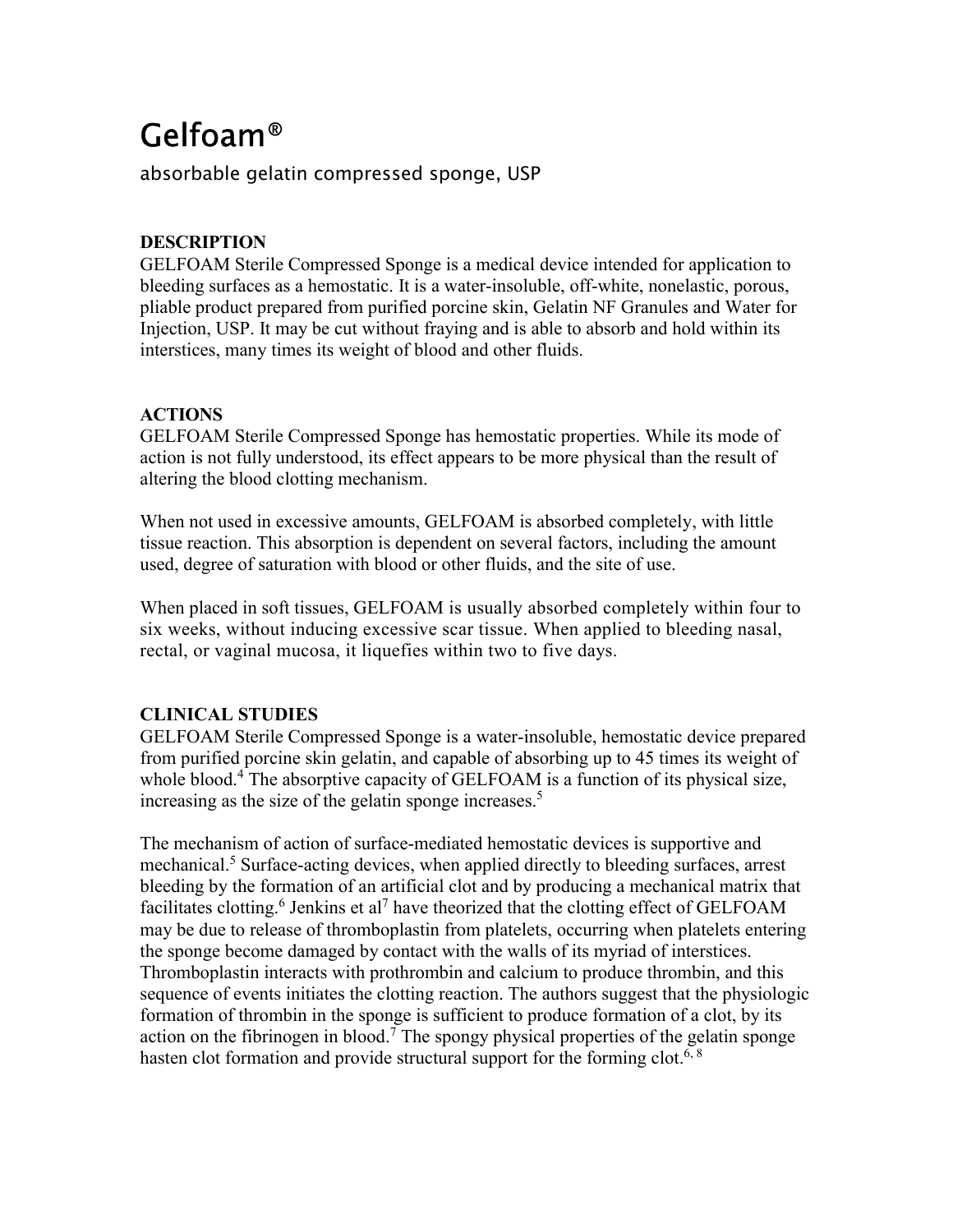Several investigators have reported that GELFOAM becomes liquefied within a week or less and is completely absorbed in four to six weeks, without inducing excessive scar formation.<sup>4,7,9,10,11</sup> Barnes<sup>10</sup> reviewed experiences with GELFOAM in gynecologic surgery. No excessive scar tissue, attributable to the absorption of GELFOAM, could be palpated at postoperative examination.

#### **ANIMAL PHARMACOLOGY**

Surface-acting hemostatic devices, when applied directly to bleeding surfaces, arrest bleeding by providing a mechanical matrix that facilitates clotting.<sup>6,8,13,14</sup> Due to their bulk, surface-acting hemostatic agents slow the flow of blood, protect the forming clot, and offer a framework for deposition of the cellular elements of blood.<sup>6,7,8,13</sup>

MacDonald and Mathews<sup>12</sup> studied GELFOAM implants in canine kidneys and reported that it assisted in healing, with no marked inflammatory or foreign-body reactions.

Jenkins and Janda<sup>13</sup> studied the use of GELFOAM in canine liver resections and noted that the gelatin sponge appeared to offer a protective cover and provide structural support for the reparative process.

Correll et  $a^{14}$  studied the histology of GELFOAM Sterile Compressed Sponge when implanted in rat muscle and reported no significant tissue reaction.

# **INDICATIONS**

HEMOSTASIS*:* GELFOAM Sterile Compressed Sponge, used dry or saturated with sterile sodium chloride solution, is indicated in surgical procedures as a hemostatic device, when control of capillary, venous, and arteriolar bleeding by pressure, ligature, and other conventional procedures is either ineffective or impractical. Although not necessary, GELFOAM can be used either with or without thrombin to obtain hemostasis.

#### **DIRECTIONS FOR USE**

GELFOAM Sterile Compressed Sponge can be used either dry or saturated with sterile saline or thrombin\* solution. Prior to GELFOAM Sterile Compressed Sponge application, the target bleeding site should be visualized if feasible.

Use only the minimum amount of GELFOAM Sterile Compressed Sponge necessary to produce hemostasis. The first application of GELFOAM Sterile Compressed Sponge will usually control bleeding; if not, repeat the steps below using a new piece of GELFOAM Sterile Compressed Sponge.

#### **Always use sterile technique in handling GELFOAM Sterile Compressed Sponge.**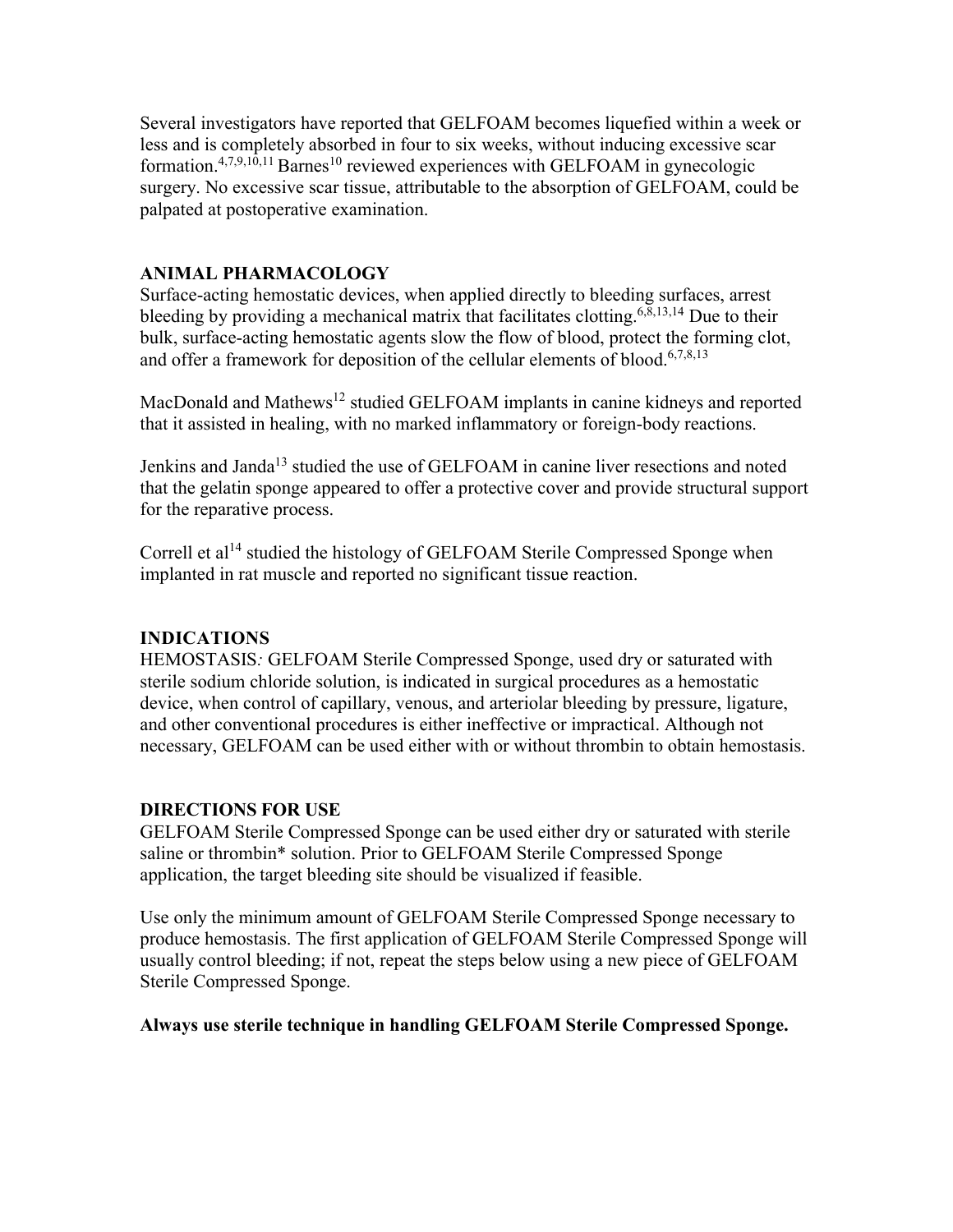For all applications, follow Steps 1 through 3:

- 1. Inspect the GELFOAM Sterile Compressed Sponge package for signs of damage. DO NOT use if the package is damaged.
- 2. Remove GELFOAM Sterile Compressed Sponge from packaging.
- 3. Cut to the desired size.

# When applied dry:

- 1. Apply to the bleeding site. Hold GELFOAM Sterile Compressed Sponge in place with **moderate pressure** until hemostasis is achieved. Use a pledget of cotton or small gauze sponge as necessary.
- 2. If used, wet the pledget or gauze with a few drops of sterile saline before removing.

*(Wetting the pledget or gauze will prevent pulling up the GELFOAM Sterile Compressed Sponge, which by then should enclose a firm clot.)*

# When applied wet:

- 1. Immerse GELFOAM Sterile Compressed Sponge in sterile saline or thrombin solution.
- 2. Remove from saline or thrombin solution and **squeeze between gloved fingers to expel air bubbles.**
- 3. Replace in saline or thrombin solution until needed. *(GELFOAM Sterile Compressed Sponge should promptly return to its original size, with slight expansion in thickness, and shape in the solution. If it does, go to Step 7. If it does not, follow Steps 4 and 5.)*
- 4. Remove from saline or thrombin solution again and **knead vigorously until all air is expelled.**
- 5. Return GELFOAM Sterile Compressed Sponge to saline or thrombin solution and ensure it expands to its original size, with slight increases in thickness, and shape.
- **6. If desired, blot to dampness on gauze to remove excess fluid.**
- 7. Apply to the bleeding site. Hold in place with **moderate pressure** using a pledget of cotton or small gauze until hemostasis is achieved.
- 8. Remove the pledget or gauze by wetting it with a few drops of sterile saline. *(Wetting the pledget or gauze will prevent pulling up the GELFOAM Sterile Compressed Sponge, which by then should enclose a firm clot.)*

Notes:

 It is not necessary to use suction over the pledget of cotton or gauze to draw blood into the GELFOAM Sterile Compressed Sponge as the GELFOAM Sterile Compressed Sponge will draw up sufficient blood by capillary action.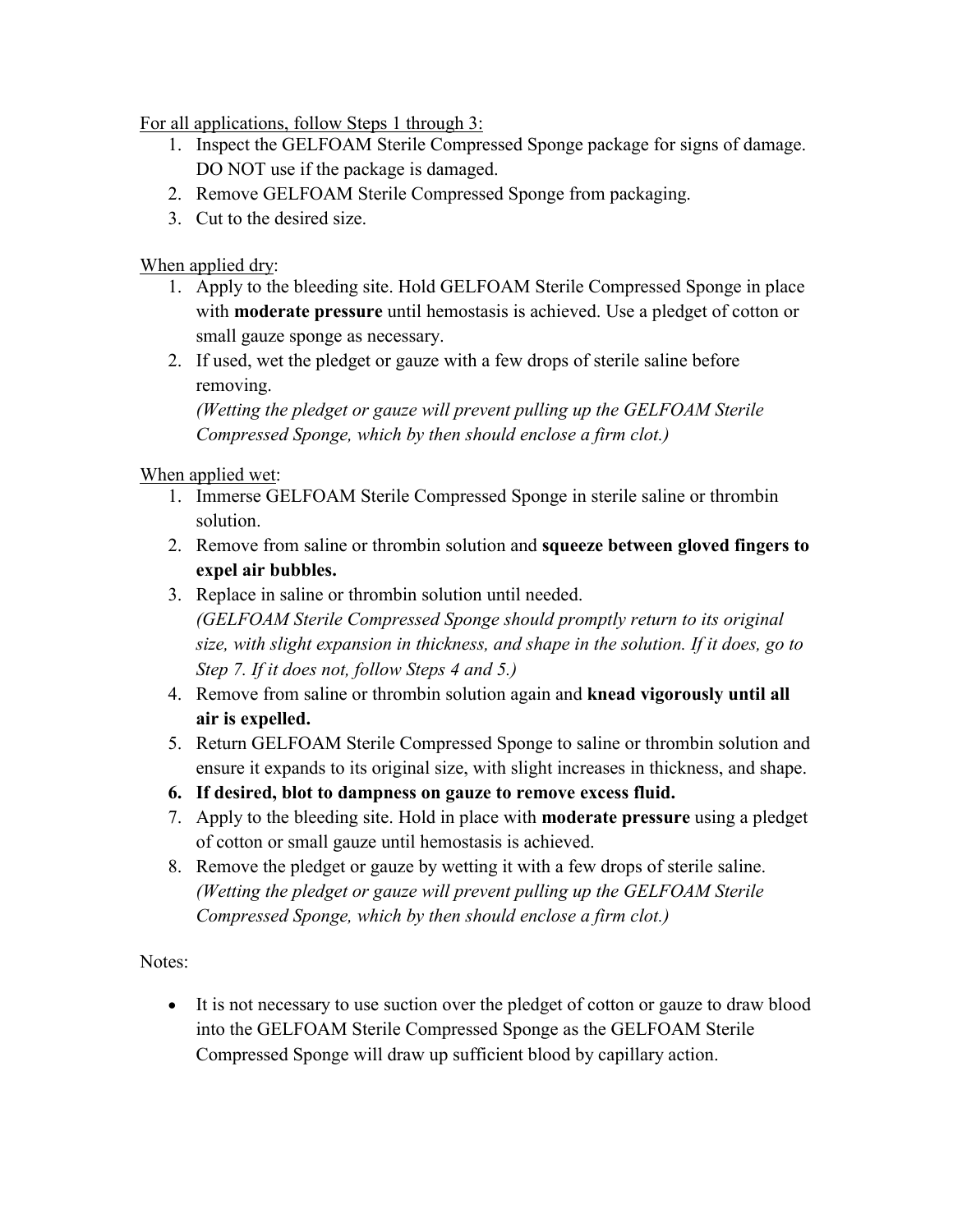- Once hemostasis is achieved, GELFOAM Sterile Compressed Sponge may be left at the bleeding site when necessary. GELFOAM Sterile Compressed Sponge may be left in place when applied to mucosal surfaces until it liquefies.
- Since GELFOAM Sterile Compressed Sponge causes little more cellular reaction than does the blood clot, the wound may be closed over it.
- **For use with thrombin, consult the thrombin insert for complete prescribing information and proper sample preparation.**

\*Prepared as per thrombin label instructions.

# **CONTRAINDICATIONS**

GELFOAM Sterile Compressed Sponge should not be used in closure of skin incisions because it may interfere with the healing of skin edges. **This is due to mechanical interposition of gelatin and is not secondary to intrinsic interference with wound healing.**

GELFOAM must not be placed in intravascular compartments because of the risk of embolization.

Do not use GELFOAM Sterile Compressed Sponge in patients with known allergies to porcine collagen (see **WARNINGS**).

# **WARNINGS**

Life-threatening anaphylactic reactions, including death, have been reported after exposure to absorbable gelatin. Patients with history of allergies to porcine products may be at risk of serious acute hypersensitivity reactions, including anaphylaxis (see **CONTRAINDICATIONS**). If an anaphylactic reaction is observed, absorbable gelatin administration should be immediately discontinued and any applied product removed.

GELFOAM Sterile Compressed Sponge is not intended as a substitute for meticulous surgical technique and the proper application of ligatures, or other conventional procedures for hemostasis.

GELFOAM is supplied as a sterile product and must not be re-sterilized. Unused, opened envelopes of GELFOAM must be discarded.

To prevent contamination, employ aseptic procedure in opening envelope and withdrawing GELFOAM. If the envelope is damaged, the contained GELFOAM must not be used.

Only the minimum amount of GELFOAM necessary to achieve hemostasis should be used. Once hemostasis is attained, excess GELFOAM should be carefully removed.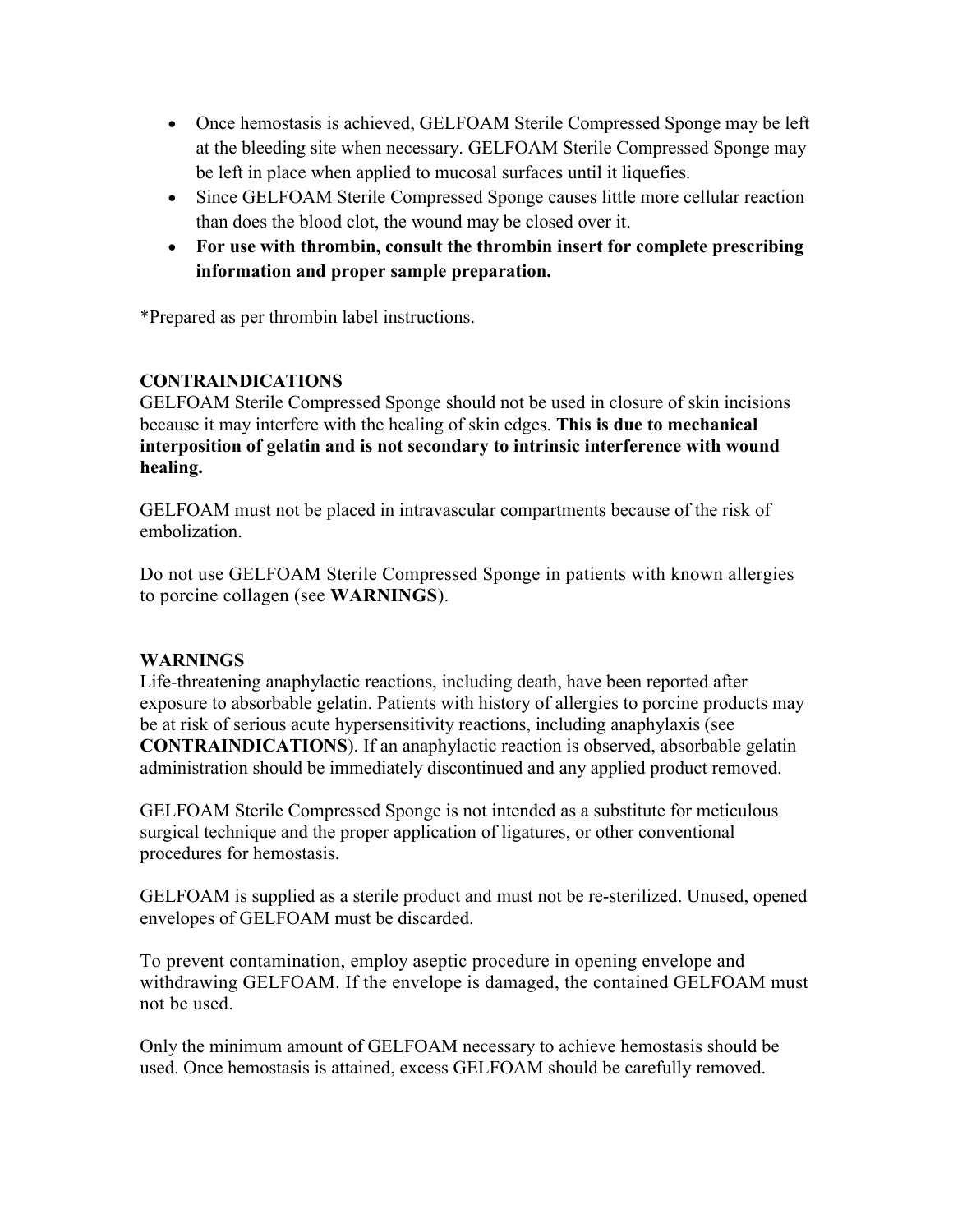The use of GELFOAM is not recommended in the presence of infection. GELFOAM should be used with caution in contaminated areas of the body. If signs of infection or abscess develop where GELFOAM has been positioned, reoperation may be necessary in order to remove the infected material and allow drainage.

Although the safety and efficacy of the combined use of GELFOAM with other agents such as topical thrombin has not been evaluated in controlled clinical trials, if in the physician's judgment concurrent use of other agents is medically advisable, the product literature for that agent should be consulted for complete prescribing information.

While packing a cavity for hemostasis is sometimes surgically indicated, GELFOAM should not be used in this manner unless excess product not needed to maintain hemostasis is removed.

Whenever possible, it should be removed after use in laminectomy procedures and from foramina in bone, once hemostasis is achieved. This is because GELFOAM may swell to its original size on absorbing fluids and produce nerve damage by pressure within confined bony spaces.

The packing or wadding of GELFOAM, particularly within bony cavities, should be avoided, since swelling to original size may interfere with normal function and/or possibly result in compression necrosis of surrounding tissues.

#### **PRECAUTIONS**

GELFOAM should not be placed in the vicinity of the cerebral ventricular space or where there is a possibility of a cerebrospinal fluid fistula to the target bleeding site. GELFOAM should also not be used as a tissue substitute to repair tissue defects of the dura or the cranium. GELFOAM may migrate from central nervous system (CNS) surgical sites into the cerebral ventricular space and compromise the cerebrospinal fluid circulation. Hydrocephalus and cerebrospinal fluid retention, requiring a re-intervention to remove GELFOAM residue, have been reported in adult and pediatric patients (see ADVERSE REACTIONS). In some cases, these complications occurred several months after use of GELFOAM.

Use only the minimum amount of GELFOAM Sterile Compressed Sponge needed for hemostasis, holding it at the site until bleeding stops, then removing the excess.

GELFOAM should not be used for controlling postpartum bleeding or menorrhagia.

GELFOAM should not be used in conjunction with autologous blood salvage circuits since the safety of this use has not been evaluated in controlled clinical trials. It has been demonstrated that fragments of another hemostatic agent, microfibrillar collagen, pass through the 40µ transfusion filters of blood scavenging systems.

Microfibrillar collagen has been reported to reduce the strength of methylmethacrylate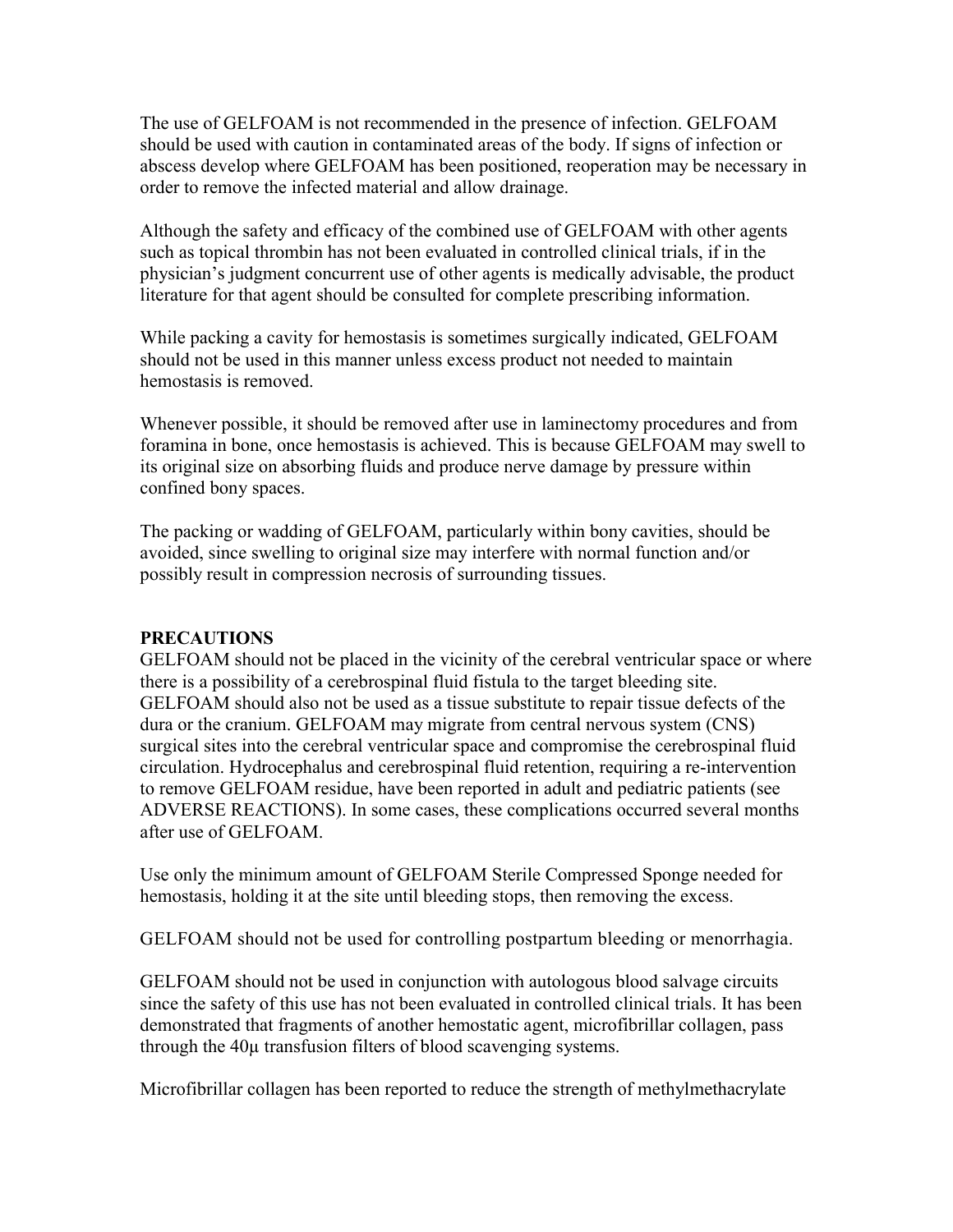adhesives used to attach prosthetic devices to bone surfaces. As a precaution, GELFOAM should not be used in conjunction with such adhesives.

GELFOAM is not recommended for the primary treatment of coagulation disorders.

It is not recommended that GELFOAM be saturated with an antibiotic solution or dusted with antibiotic powder.

Positioning of the patient resulting in negative peripheral venous pressure during a procedure has been reported to be a contributing factor resulting in intravascular migration of gelatin and life-threatening thromboembolic events and should be avoided.

# **ADVERSE REACTIONS**

Life-threatening anaphylactic reactions, including death, have been reported after exposure to absorbable gelatin (see **WARNINGS**).

Product migration to the cerebral ventricular space followed by hydrocephalus or cerebrospinal fluid retention leading to secondary intervention, has been reported following neurosurgery in the vicinity of the ventricular space (see **PRECAUTIONS**).

There have been reports of fever associated with the use of GELFOAM, without demonstrable infection. GELFOAM Sterile Compressed Sponge may form a nidus of infection and abscess formation, 1 and has been reported to potentiate bacterial growth. Giant-cell granuloma has been reported at the implantation site of absorbable gelatin product in the brain<sup>2</sup>, and compression of the brain and spinal cord resulting from an accumulation of sterile fluid<sup>3</sup> has been reported following use of absorbable gelatin sponge in closed space.

Foreign body reactions, "encapsulation" of fluid and hematoma have also been reported.

After placement, absorbable hemostatic agents may be visible on imaging studies until they are fully absorbed, which could be interpreted as pseudotumor/pseudomass appearance.

Pseudoinfection/pseudoabscess has also been reported in the literature.

Pseudotumor/pseudomass and pseudoinfection/pseudoabscess may result in additional invasive procedures, reoperations, and prolonged hospital stays.

When GELFOAM was used in laminectomy operations, multiple neurologic events were reported, including but not limited to cauda equina syndrome, spinal stenosis, meningitis, arachnoiditis, headaches, paresthesias, pain, bladder and bowel dysfunction, and impotence.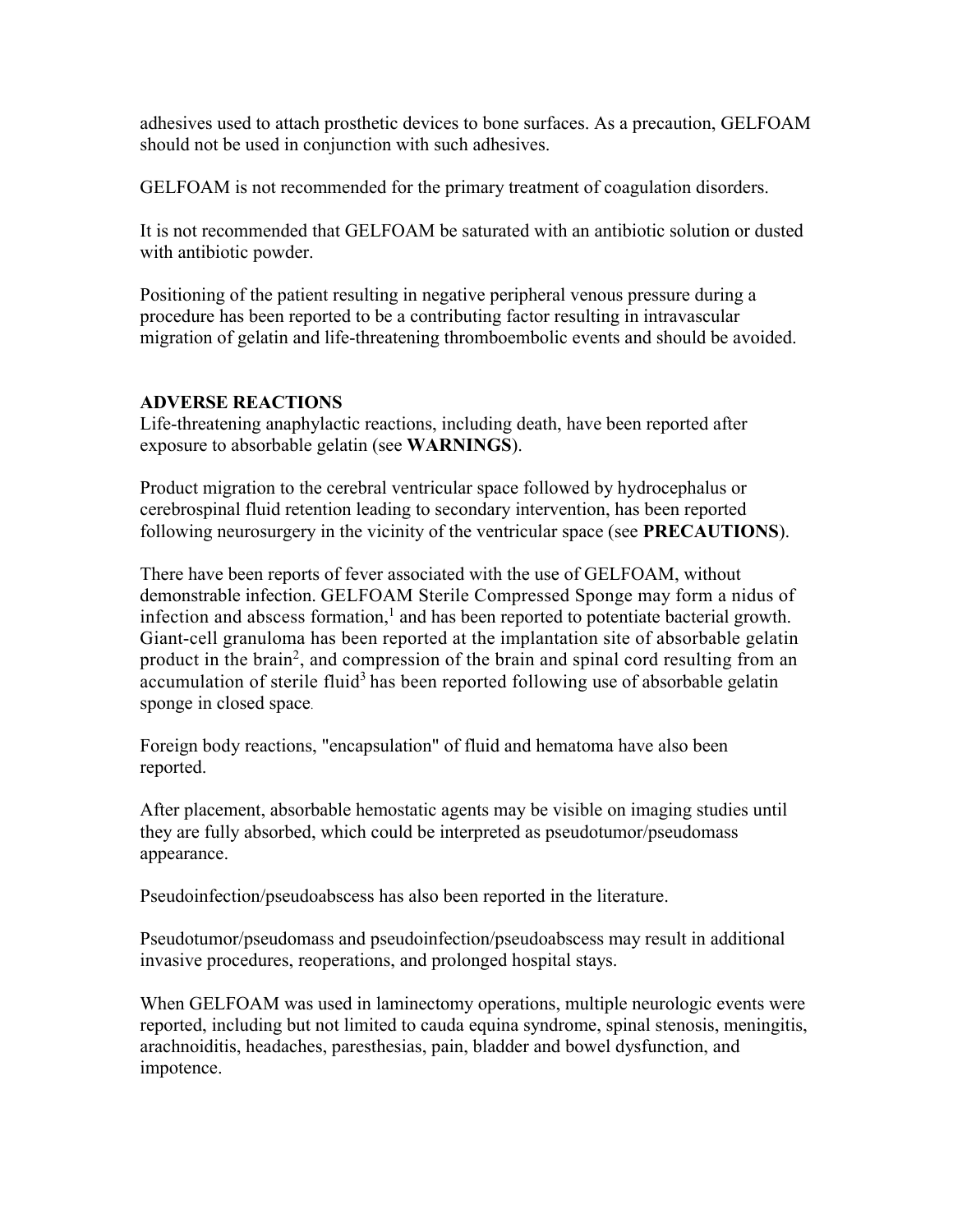Excessive fibrosis and prolonged fixation of a tendon have been reported when absorbable gelatin products were used in severed tendon repair.

Toxic shock syndrome has been reported in association with the use of GELFOAM in nasal surgery.

Fever, failure of absorption, and hearing loss have been reported in association with the use of GELFOAM during tympanoplasty.

# **ADVERSE REACTIONS REPORTED FROM UNAPPROVED USE**

GELFOAM is not recommended for use other than for topical application to bleeding surfaces as a hemostatic agent.

While some adverse medical events following the unapproved use of GELFOAM have been reported (see ADVERSE REACTIONS), other potential harms associated with such use may not have been reported.

When GELFOAM has been used during intravascular catheterization for the purpose of producing vessel occlusion, the following adverse events have been reported; vessel recanalization, intravascular gelatin migration, fever, end organ ischemia and infarction, pancreatitis, post-embolization syndrome, ischemia and infarction at unintended locations (such as duodenum and pancreas), duct stenosis (such as bile duct stenosis), gangrene, infection, necrosis, organ dysfunction, infertility, embolization of extremities, pulmonary embolization, splenic abscess, asterixis, and death.

The following adverse medical events have been associated with the use of GELFOAM for repair of dural defects encountered during laminectomy and craniotomy operations: fever, infection, leg paresthesias, neck and back pain, bladder and bowel incontinence, cauda equina syndrome, neurogenic bladder, impotence, and paresis.

The following adverse medical events have been associated with the use of GELFOAM with or without bone dust for repair of dural and cranial defects encountered during burr-hole operations or craniotomies: cerebrospinal fluid retention and hydrocephalus leading to secondary intervention (see **PRECAUTIONS**).

# **DOSAGE AND ADMINISTRATION**

Sterile technique should always be used in removing the inner envelope containing the GELFOAM Sterile Sponge from the outer printed sealed envelope. The minimum amount of GELFOAM of appropriate size and shape should be applied dry or wet (see DIRECTIONS FOR USE) to the bleeding site and held firmly in place until hemostasis is observed. Opened envelopes of unused GELFOAM must always be discarded.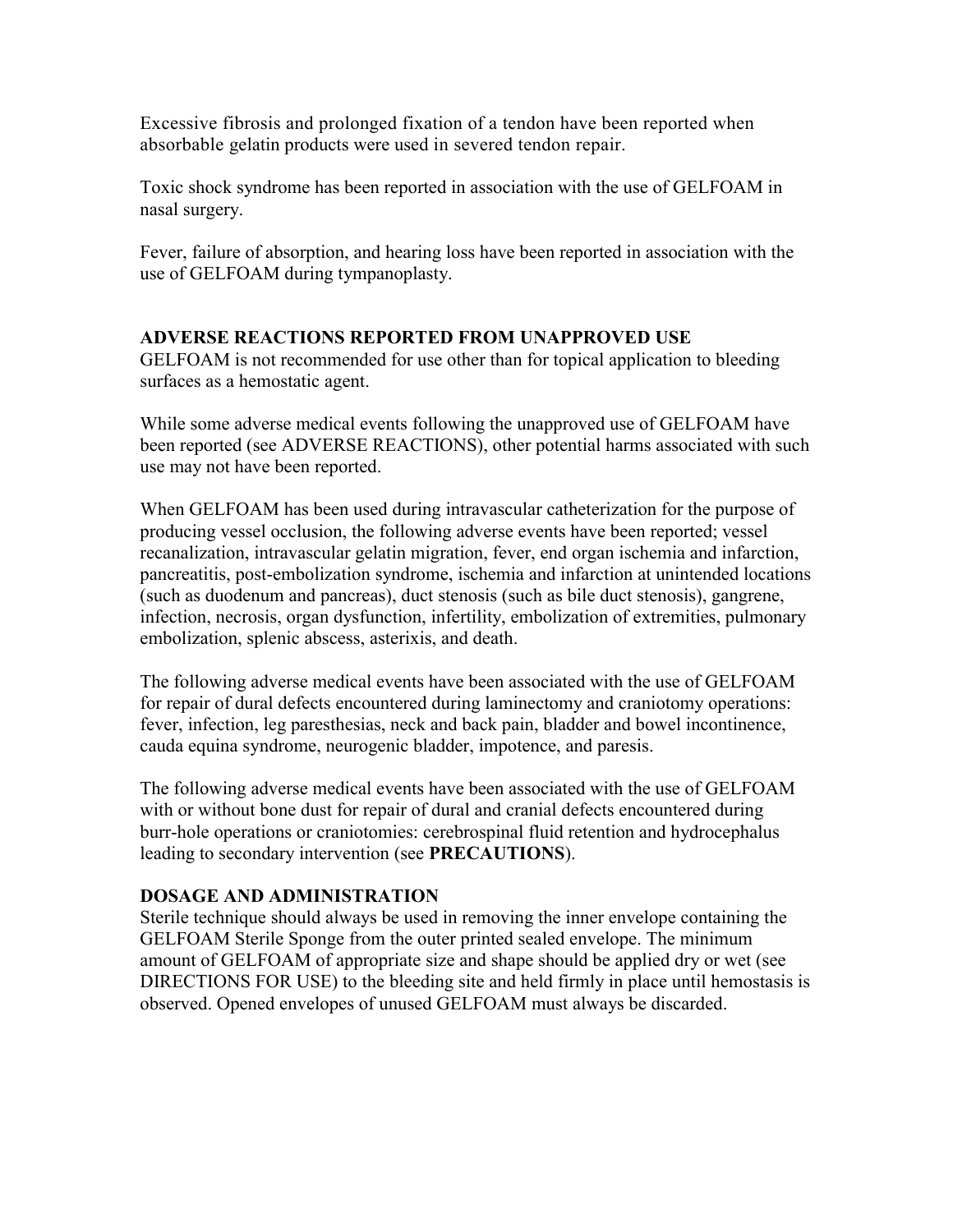# **HOW SUPPLIED**

GELFOAM Sterile Compressed Sponge is supplied in an individual sterile envelope enclosed in an outer peelable envelope. Sterility of the product is assured unless the outer envelope has been damaged or opened. It is available as follows

Sponge-Size 100 Box of 6 GTIN 00300090353018 (0009-0353-01) (100 sq cm (8X12.5 cm), 15 5/8 sq in (3 1/8 X 5 in)

# **STORAGE AND HANDLING**

GELFOAM Sterile Compressed Sponge should be stored at  $25^{\circ}$ C (77 $^{\circ}$ F); excursions permitted to  $15{\text -}30\degree{\text C}$  (59-86 $\degree{\text F}$ ) [see USP Controlled Room Temperature]. Once the package is opened, contents are subject to contamination. It is recommended that GELFOAM be used as soon as the package is opened and unused contents discarded.

This product is prepackaged sterile and intended only for single use. Reuse can result in transmission of bloodborne pathogens (including HIV and hepatitis), potentially endangering patients and health care providers. Adherence to the principles of aseptic technique when using this product is essential.

**Caution:** Federal law restricts this device to sale by or on the order of a physician.

### **REFERENCES**

1. Lindstrom PA: Complications from the use of absorbable hemostatic sponges. *AMA Arch Surg* 1956; *73*:133-141.

2. Knowlson GTG: Gelfoam granuloma in the brain. *J Neuro Neurosurg Psychiatry*  1974; *37*:971-973.

3. Herndon JH, Grillo HC, Riseborough EJ, et al: Compression of the brain and spinal cord following use of GELFOAM. *Arch Surg* 1972; *104*:107.

4. Council on Pharmacy and Chemistry: Absorbable Gelatin sponge — new and nonofficial remedies. *JAMA* 1947; *135*:921.

5. Goodman LS, Gilman A: Surface-acting drugs, in The Pharmacologic Basis of Therapeutics, ed 6. New York, *MacMillan Publishing Co.* 1980, p 955.

6. Guralnick W, Berg L: GELFOAM in oral surgery. O*ral Surg* 1948; *1*:629-632.

7. Jenkins HP, Senz EH, Owen H, et al: Present status of gelatin sponge for control of hemorrhage. *JAMA* 1946; *132*:614-619.

8. Jenkins HP, Janda R, Clarke J: Clinical and experimental observations on the use of gelatin sponge or foam. *Surg* 1946; *20*:124-132.

9. Treves N: Prophylaxis of post mammectomy lymphedema by the use of GELFOAM laminated rolls. *Cancer* 1952; *5*:73-83.

10. Barnes AC: The use of gelatin foam sponges in obstetrics and gynecology. *Am J Obstet Gynecol* 1963; *86*:105-107.

11. Rarig HR: Successful use of gelatin foam sponge in surgical restoration of fertility. *Am J Obstet Gynecol* 1963; *86*:136.